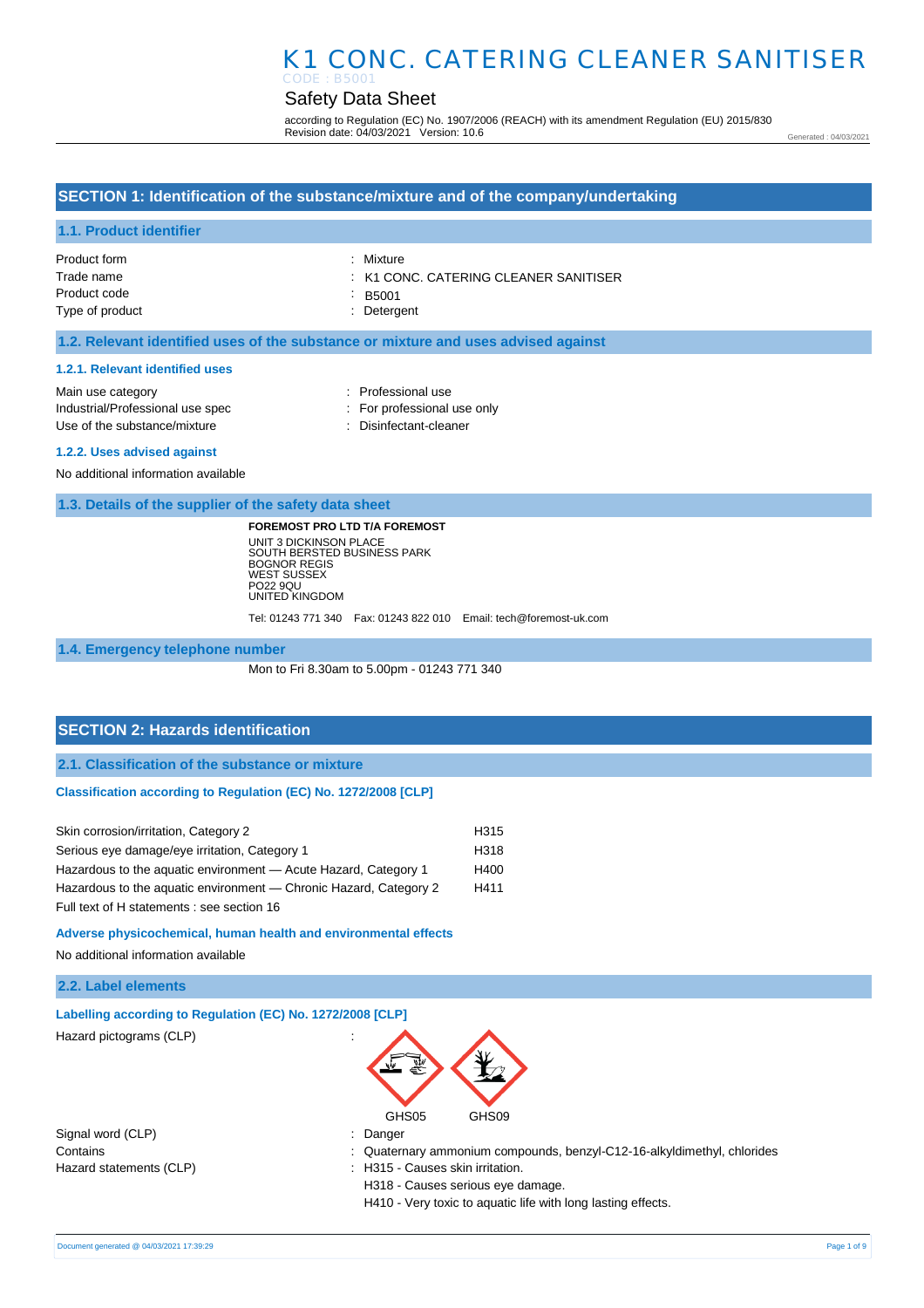according to Regulation (EC) No. 1907/2006 (REACH) with its amendment Regulation (EU) 2015/830

| Precautionary statements (CLP) | : P264 - Wash hands thoroughly after handling.                                       |
|--------------------------------|--------------------------------------------------------------------------------------|
|                                | P273 - Avoid release to the environment.                                             |
|                                | P280 - Wear eye protection, protective gloves.                                       |
|                                | P302+P352 - IF ON SKIN: Wash with plenty of soap, water.                             |
|                                | P305+P351+P338 - IF IN EYES: Rinse cautiously with water for several minutes. Remove |
|                                | contact lenses, if present and easy to do. Continue rinsing.                         |
|                                | P315 - Get immediate medical advice/attention.                                       |
|                                | P362+P364 - Take off contaminated clothing and wash it before reuse.                 |
|                                | P391 - Collect spillage.                                                             |

# **2.3. Other hazards**

No additional information available

# **SECTION 3: Composition/information on ingredients**

## **3.1. Substances**

## Not applicable

## **3.2. Mixtures**

| <b>Name</b>                                                               | <b>Product identifier</b>                                                 | $\frac{9}{6}$ | <b>Classification according to</b><br><b>Requlation (EC) No.</b><br>1272/2008 [CLP]                                                   |
|---------------------------------------------------------------------------|---------------------------------------------------------------------------|---------------|---------------------------------------------------------------------------------------------------------------------------------------|
| Quaternary ammonium compounds, benzyl-C12-16-<br>alkyldimethyl, chlorides | (CAS-No.) 68424-85-1<br>(EC-No.) 270-325-2<br>(REACH-no) 01-2119965180-41 | $1 - 5$       | Acute Tox. 4 (Oral), H302<br>Skin Corr. 1B, H314<br>Eye Dam. 1, H318<br>Aquatic Acute 1, H400 (M=10)<br>Aquatic Chronic 1, H410 (M=1) |
| Alcohol Alkoxylate                                                        | (CAS-No.) 166736-08-9<br>(REACH-no) Exempt/Polymer                        | $1 - 5$       | Acute Tox. 4 (Oral), H302<br>Eye Dam. 1, H318                                                                                         |

| <b>Specific concentration limits:</b> |                                                    |                                                                        |
|---------------------------------------|----------------------------------------------------|------------------------------------------------------------------------|
| l Name                                | <b>Product identifier</b>                          | <b>Specific concentration limits</b>                                   |
| Alcohol Alkoxylate                    | (CAS-No.) 166736-08-9<br>(REACH-no) Exempt/Polymer | $(1 < C$ ≤ 10) Eye Irrit. 2, H319<br>$(10 < C < 100)$ Eye Dam. 1, H318 |

Full text of H-statements: see section 16

| <b>SECTION 4: First aid measures</b>                                            |                                                                                                                                                                                                    |
|---------------------------------------------------------------------------------|----------------------------------------------------------------------------------------------------------------------------------------------------------------------------------------------------|
| 4.1. Description of first aid measures                                          |                                                                                                                                                                                                    |
| First-aid measures general                                                      | : Get medical advice/attention if you feel unwell.                                                                                                                                                 |
| First-aid measures after inhalation                                             | : Remove person to fresh air and keep comfortable for breathing.                                                                                                                                   |
| First-aid measures after skin contact                                           | : Wash skin with plenty of water.                                                                                                                                                                  |
| First-aid measures after eye contact                                            | : IF IN EYES: Rinse cautiously with water for several minutes. Remove contact lenses, if<br>present and easy to do. Continue rinsing. If eye irritation persists: Get medical<br>advice/attention. |
| First-aid measures after ingestion                                              | : Do NOT induce vomiting. Rinse mouth. Drink plenty of water. Get medical advice/attention.                                                                                                        |
| 4.2. Most important symptoms and effects, both acute and delayed                |                                                                                                                                                                                                    |
| Symptoms/effects after inhalation                                               | : May cause respiratory irritation.                                                                                                                                                                |
| Symptoms/effects after skin contact                                             | : Causes skin irritation.                                                                                                                                                                          |
| Symptoms/effects after eye contact                                              | : Causes serious eye damage.                                                                                                                                                                       |
| Symptoms/effects after ingestion                                                | : May cause gastrointestinal irritation, nausea, vomiting and diarrhoea.                                                                                                                           |
| 4.3. Indication of any immediate medical attention and special treatment needed |                                                                                                                                                                                                    |

#### Treat symptomatically.

Document generated @ 04/03/2021 17:39:29 Page 2 of 9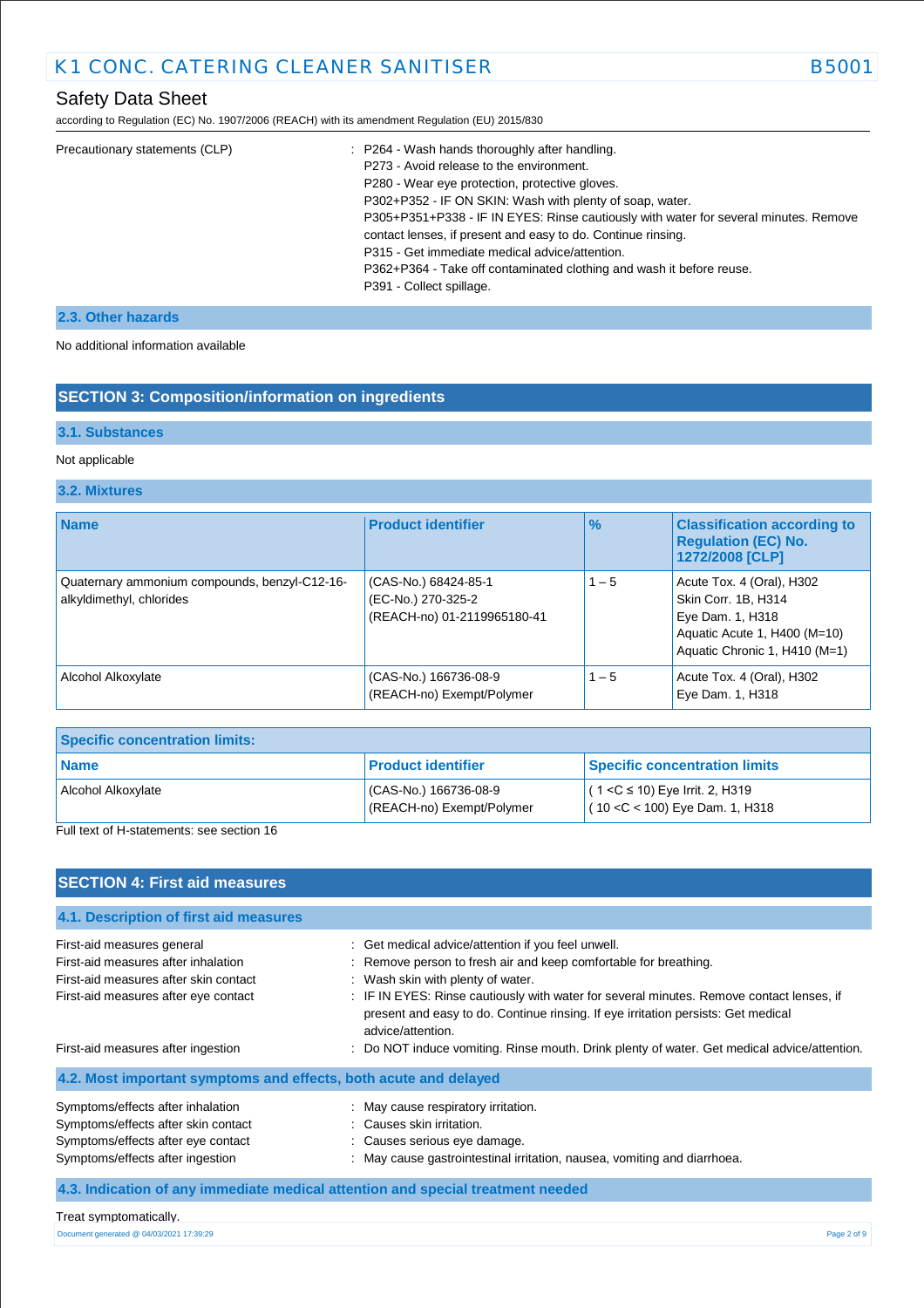# Safety Data Sheet

according to Regulation (EC) No. 1907/2006 (REACH) with its amendment Regulation (EU) 2015/830

| according to Regulation (EC) No. 1907/2006 (REACH) with its amendment Regulation (EU) 2015/830 |                                                                                                                  |  |  |
|------------------------------------------------------------------------------------------------|------------------------------------------------------------------------------------------------------------------|--|--|
| <b>SECTION 5: Firefighting measures</b>                                                        |                                                                                                                  |  |  |
| 5.1. Extinguishing media                                                                       |                                                                                                                  |  |  |
| Suitable extinguishing media                                                                   | : Carbon dioxide. Dry powder. Foam.                                                                              |  |  |
| 5.2. Special hazards arising from the substance or mixture                                     |                                                                                                                  |  |  |
| No additional information available                                                            |                                                                                                                  |  |  |
| 5.3. Advice for firefighters                                                                   |                                                                                                                  |  |  |
| No additional information available                                                            |                                                                                                                  |  |  |
|                                                                                                |                                                                                                                  |  |  |
| <b>SECTION 6: Accidental release measures</b>                                                  |                                                                                                                  |  |  |
| 6.1. Personal precautions, protective equipment and emergency procedures                       |                                                                                                                  |  |  |
| 6.1.1. For non-emergency personnel                                                             |                                                                                                                  |  |  |
| Emergency procedures                                                                           | : Evacuate unnecessary personnel.                                                                                |  |  |
| 6.1.2. For emergency responders                                                                |                                                                                                                  |  |  |
| Protective equipment                                                                           | Use personal protective equipment as required.                                                                   |  |  |
| <b>6.2. Environmental precautions</b>                                                          |                                                                                                                  |  |  |
| Avoid release to the environment.                                                              |                                                                                                                  |  |  |
| 6.3. Methods and material for containment and cleaning up                                      |                                                                                                                  |  |  |
| For containment<br>Methods for cleaning up                                                     | : Collect spillage.<br>Soak up spills with inert solids, such as clay or diatomaceous earth as soon as possible. |  |  |

**6.4. Reference to other sections**

For further information refer to section 8: "Exposure controls/personal protection". For further information refer to section 13.

| <b>SECTION 7: Handling and storage</b>                                                                                 |                                                                                                                                                                                                     |  |  |
|------------------------------------------------------------------------------------------------------------------------|-----------------------------------------------------------------------------------------------------------------------------------------------------------------------------------------------------|--|--|
| 7.1. Precautions for safe handling                                                                                     |                                                                                                                                                                                                     |  |  |
| Precautions for safe handling<br>Hygiene measures<br>7.2. Conditions for safe storage, including any incompatibilities | : Avoid contact with skin and eyes.<br>: Do not eat, drink or smoke when using this product.                                                                                                        |  |  |
| <b>Technical measures</b><br>Storage conditions<br>Incompatible products<br>Special rules on packaging                 | : Does not require any specific or particular technical measures.<br>: Keep container closed when not in use.<br>Oxidizing agent. Strong acids. Strong bases.<br>: Keep only in original container. |  |  |

**7.3. Specific end use(s)**

No additional information available

# **SECTION 8: Exposure controls/personal protection**

## **8.1. Control parameters**

**8.1.1 National occupational exposure and biological limit values** 

No additional information available

## **8.1.2. Recommended monitoring procedures**

No additional information available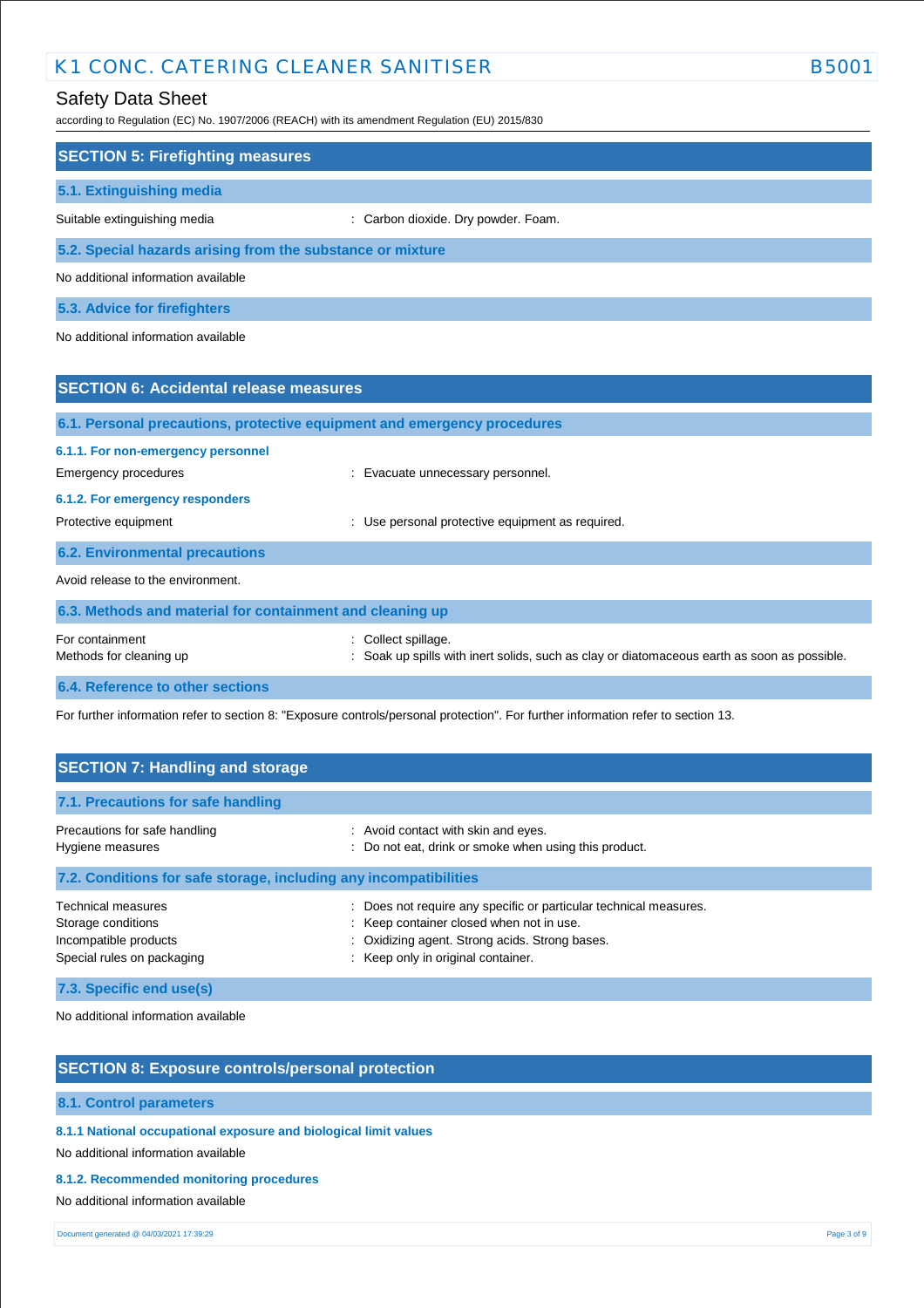# Safety Data Sheet

according to Regulation (EC) No. 1907/2006 (REACH) with its amendment Regulation (EU) 2015/830

#### **8.1.3. Air contaminants formed**

No additional information available

#### **8.1.4. DNEL and PNEC**

No additional information available

#### **8.1.5. Control banding**

No additional information available

**8.2. Exposure controls**

#### **8.2.1. Appropriate engineering controls**

# No additional information available

#### **8.2.2. Personal protection equipment**

#### **Personal protective equipment symbol(s):**



#### **8.2.2.1. Eye and face protection**

# **Eye protection:** Safety glasses. EN 166

### **8.2.2.2. Skin protection**

#### **Skin and body protection:**

Not required for normal conditions of use

#### **Hand protection:**

Chemical resistant gloves (according to European standard EN 374 or equivalent). Nitrile rubber gloves

# **Other skin protection Materials for protective clothing:**

Not required for normal conditions of use

#### **8.2.2.3. Respiratory protection**

#### **Respiratory protection:**

Not required for normal conditions of use

### **8.2.2.4. Thermal hazards**

No additional information available

#### **8.2.3. Environmental exposure controls**

No additional information available

# **SECTION 9: Physical and chemical properties 9.1. Information on basic physical and chemical properties** Physical state : Liquid

Appearance : Clear, colorless liquid. Colour : Colourless. Odour : odourless.

- 
- -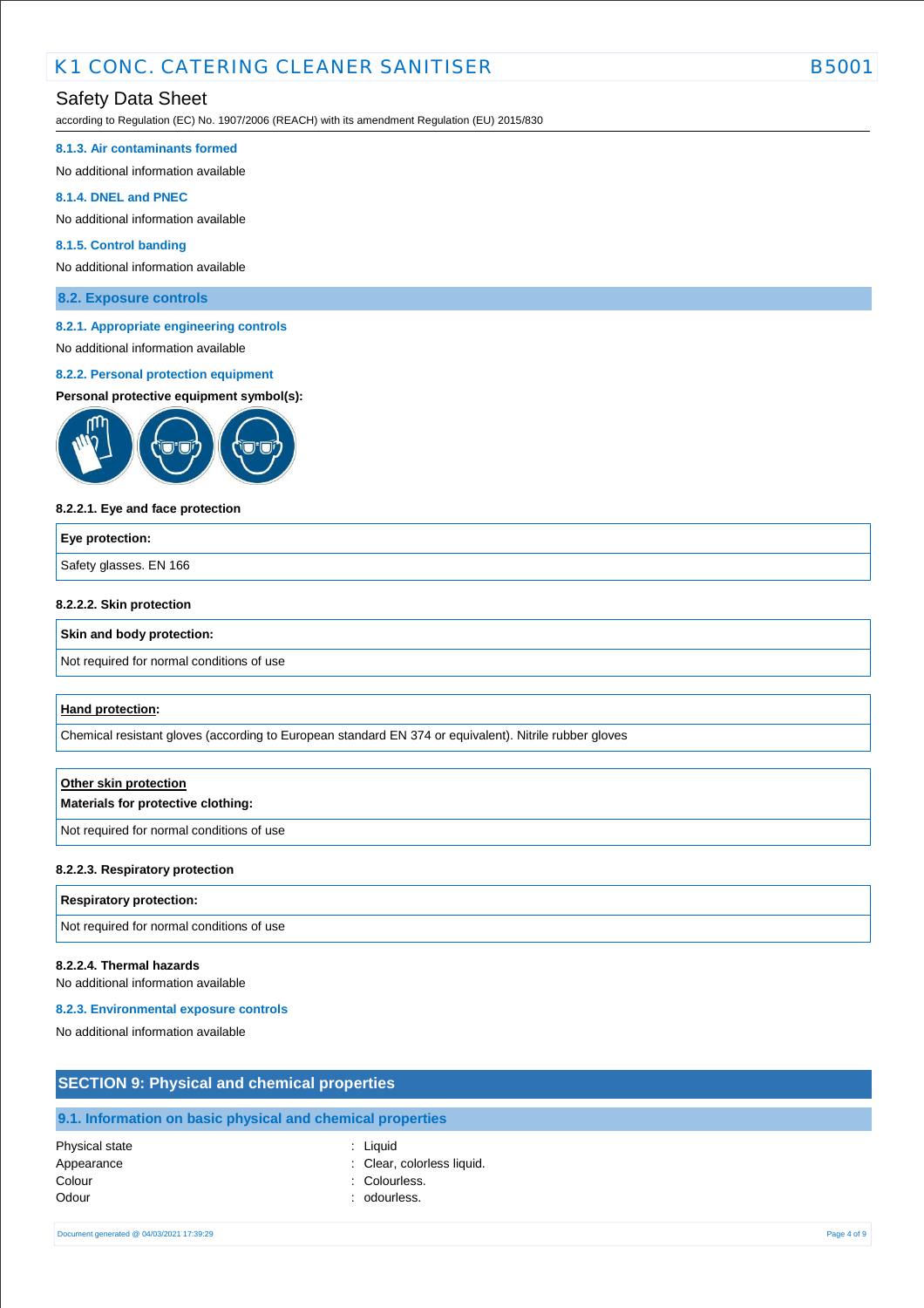# Safety Data Sheet

according to Regulation (EC) No. 1907/2006 (REACH) with its amendment Regulation (EU) 2015/830

| Odour threshold<br>рH<br>Relative evaporation rate (butylacetate=1)<br>Melting point<br>Freezing point<br>Boiling point<br>Flash point<br>Auto-ignition temperature<br>Decomposition temperature<br>Flammability (solid, gas)<br>Vapour pressure<br>Relative vapour density at 20 °C<br>Relative density<br>Solubility<br>Partition coefficient n-octanol/water (Log Pow)<br>Viscosity, kinematic<br>Viscosity, dynamic | $\ddot{\phantom{a}}$ | No data available<br>10<br>No data available<br>No data available<br>No data available<br>$\geq$ 100 °C<br>No data available<br>No data available<br>No data available<br>No data available<br>No data available<br>No data available<br>1.036<br>Soluble in water.<br>No data available<br>No data available<br>No data available |
|-------------------------------------------------------------------------------------------------------------------------------------------------------------------------------------------------------------------------------------------------------------------------------------------------------------------------------------------------------------------------------------------------------------------------|----------------------|------------------------------------------------------------------------------------------------------------------------------------------------------------------------------------------------------------------------------------------------------------------------------------------------------------------------------------|
|                                                                                                                                                                                                                                                                                                                                                                                                                         |                      |                                                                                                                                                                                                                                                                                                                                    |
| Explosive properties                                                                                                                                                                                                                                                                                                                                                                                                    |                      | No data available                                                                                                                                                                                                                                                                                                                  |
| Oxidising properties                                                                                                                                                                                                                                                                                                                                                                                                    |                      | No data available                                                                                                                                                                                                                                                                                                                  |
| <b>Explosive limits</b>                                                                                                                                                                                                                                                                                                                                                                                                 |                      | No data available                                                                                                                                                                                                                                                                                                                  |

#### **9.2. Other information**

No additional information available

# **SECTION 10: Stability and reactivity**

## **10.1. Reactivity**

The product is non-reactive under normal conditions of use, storage and transport.

#### **10.2. Chemical stability**

Stable under normal conditions.

**10.3. Possibility of hazardous reactions**

No dangerous reactions known under normal conditions of use.

**10.4. Conditions to avoid**

None under recommended storage and handling conditions (see section 7).

**10.5. Incompatible materials**

None under normal use.

**10.6. Hazardous decomposition products**

Under normal conditions of storage and use, hazardous decomposition products should not be produced.

| <b>SECTION 11: Toxicological information</b> |                              |             |
|----------------------------------------------|------------------------------|-------------|
|                                              |                              |             |
| 11.1 Information on toxicological effects    |                              |             |
| Acute toxicity (oral)                        | : Not classified             |             |
| Acute toxicity (dermal)                      | : Not classified             |             |
| Acute toxicity (inhalation)                  | : Not classified             |             |
| Skin corrosion/irritation                    | : Causes skin irritation.    |             |
|                                              | pH: 10                       |             |
| Serious eye damage/irritation                | : Causes serious eye damage. |             |
|                                              | pH: 10                       |             |
| Respiratory or skin sensitisation            | : Not classified             |             |
| Germ cell mutagenicity                       | : Not classified             |             |
| Document generated @ 04/03/2021 17:39:29     |                              | Page 5 of 9 |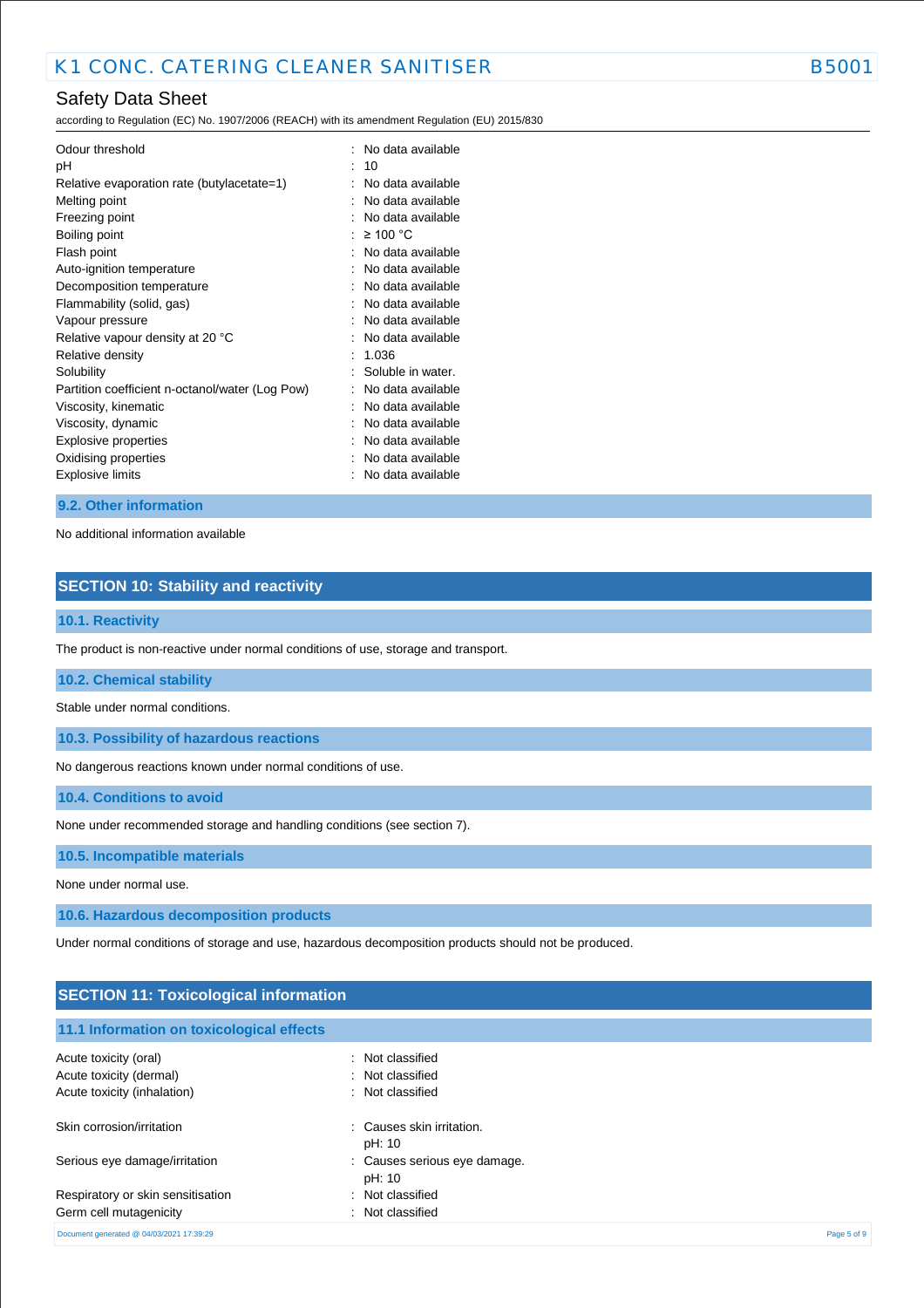# Safety Data Sheet

according to Regulation (EC) No. 1907/2006 (REACH) with its amendment Regulation (EU) 2015/830

| Carcinogenicity        | : Not classified |
|------------------------|------------------|
| Reproductive toxicity  | : Not classified |
| STOT-single exposure   | : Not classified |
| STOT-repeated exposure | : Not classified |
| Aspiration hazard      | : Not classified |

# **SECTION 12: Ecological information**

## **12.1. Toxicity**

| Hazardous to the aquatic environment, short-term | Very toxic to aquatic life.       |
|--------------------------------------------------|-----------------------------------|
| (acute)                                          |                                   |
| Hazardous to the aquatic environment, long-term  | : Toxic to aquatic life with long |
| (chronic)                                        |                                   |

| Alcohol Alkoxylate (166736-08-9) |                 |  |
|----------------------------------|-----------------|--|
| $ $ LC50 - Fish [1]              | $10 - 100$ mg/l |  |
| EC50 - Crustacea [1]             | $10 - 100$ mg/l |  |
| ErC50 other aquatic plants       | $10 - 100$ mg/l |  |

lasting effects.

#### **12.2. Persistence and degradability**

### No additional information available

**12.3. Bioaccumulative potential**

#### No additional information available

#### **12.4. Mobility in soil**

No additional information available

**12.5. Results of PBT and vPvB assessment**

No additional information available

**12.6. Other adverse effects**

No additional information available

## **SECTION 13: Disposal considerations**

## **13.1. Waste treatment methods**

No additional information available

## **SECTION 14: Transport information**

In accordance with ADR / IMDG / IATA

| 14.1 UN number                                 |                                       |  |
|------------------------------------------------|---------------------------------------|--|
| UN-No. (ADR)<br>UN-No. (IMDG)<br>UN-No. (IATA) | : UN 3082<br>$:$ UN 3082<br>: UN 3082 |  |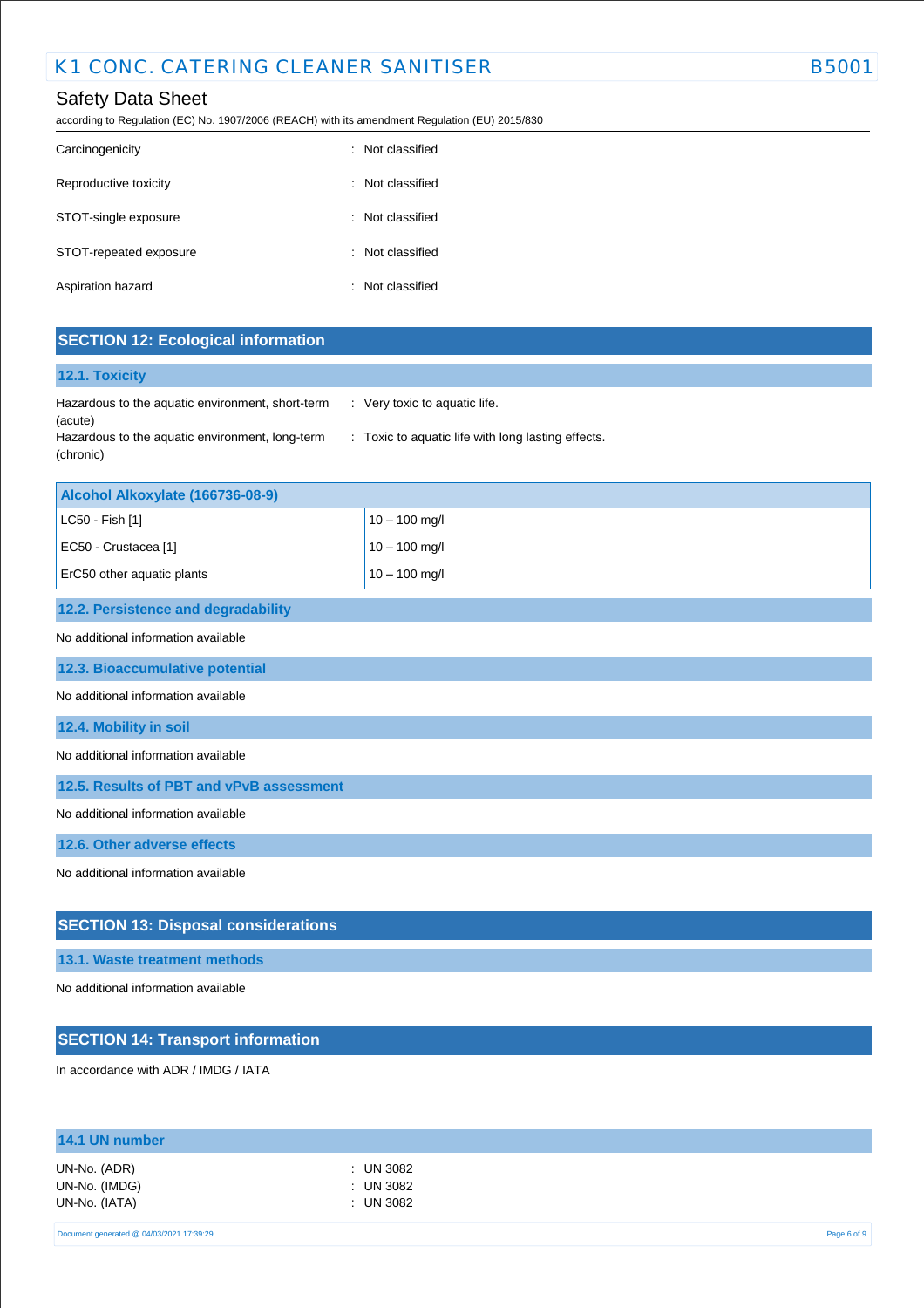# Safety Data Sheet

according to Regulation (EC) No. 1907/2006 (REACH) with its amendment Regulation (EU) 2015/830

| 14.2. UN proper shipping name         |                                                                                                                      |
|---------------------------------------|----------------------------------------------------------------------------------------------------------------------|
| Proper Shipping Name (ADR)            | : ENVIRONMENTALLY HAZARDOUS SUBSTANCE, LIQUID, N.O.S.                                                                |
| Proper Shipping Name (IMDG)           | : ENVIRONMENTALLY HAZARDOUS SUBSTANCE, LIQUID, N.O.S.                                                                |
| Proper Shipping Name (IATA)           | : Environmentally hazardous substance, liquid, n.o.s.                                                                |
| Transport document description (ADR)  | : UN 3082 ENVIRONMENTALLY HAZARDOUS SUBSTANCE, LIQUID, N.O.S.<br>(ALKYLDIMETHYLBENZYLAMMONIUM CHLORIDE), 9, III, (-) |
| Transport document description (IMDG) | : UN 3082 ENVIRONMENTALLY HAZARDOUS SUBSTANCE, LIQUID, N.O.S.<br>(ALKYLDIMETHYLBENZYLAMMONIUM CHLORIDE), 9, III      |
| Transport document description (IATA) | : UN 3082 Environmentally hazardous substance, liquid, n.o.s.<br>(ALKYLDIMETHYLBENZYLAMMONIUM CHLORIDE), 9, III      |
| 14.3. Transport hazard class(es)      |                                                                                                                      |

## **ADR**

Transport hazard class(es) (ADR) : 9 Danger labels (ADR) : 9



:

| <b>IMDG</b>                       |     |
|-----------------------------------|-----|
| Transport hazard class(es) (IMDG) | : 9 |
| Danger labels (IMDG)              | : 9 |

| <b>IATA</b>                       |     |
|-----------------------------------|-----|
| Transport hazard class(es) (IATA) | : 9 |
| Danger labels (IATA)              | : 9 |



| 14.4. Packing group                      |                                                                                                                                                                                                                                                                            |
|------------------------------------------|----------------------------------------------------------------------------------------------------------------------------------------------------------------------------------------------------------------------------------------------------------------------------|
| Packing group (ADR)                      | $\therefore$ $\blacksquare$                                                                                                                                                                                                                                                |
| Packing group (IMDG)                     | $\pm$ 111                                                                                                                                                                                                                                                                  |
| Packing group (IATA)                     | : III                                                                                                                                                                                                                                                                      |
| <b>14.5. Environmental hazards</b>       |                                                                                                                                                                                                                                                                            |
| Dangerous for the environment            | : Yes (Environmentally hazardous substances derogation applies (quantity of liquids $\leq$ 5 litres<br>or net mass of solids $\leq$ 5 kg). The environmentally hazardous substance mark is therefore<br>not required, as stated in the ADR regulation, section 5.2.1.8.1.) |
| Marine pollutant                         | : Yes (IMDG 5.2.1.6.1 derogation applies (quantity of liquids ≤ 5 litres or net mass of solids ≤<br>5 kg))                                                                                                                                                                 |
| Other information                        | : No supplementary information available                                                                                                                                                                                                                                   |
| 14.6. Special precautions for user       |                                                                                                                                                                                                                                                                            |
| <b>Overland transport</b>                |                                                                                                                                                                                                                                                                            |
| Classification code (ADR)                | : M6                                                                                                                                                                                                                                                                       |
| Special provisions (ADR)                 | : 274, 335, 601                                                                                                                                                                                                                                                            |
| Limited quantities (ADR)                 | : 51                                                                                                                                                                                                                                                                       |
| Excepted quantities (ADR)                | $E = 51$                                                                                                                                                                                                                                                                   |
| Packing instructions (ADR)               | : P001, IBC03, LP01, R001                                                                                                                                                                                                                                                  |
| Document generated @ 04/03/2021 17:39:29 | Page 7 of 9                                                                                                                                                                                                                                                                |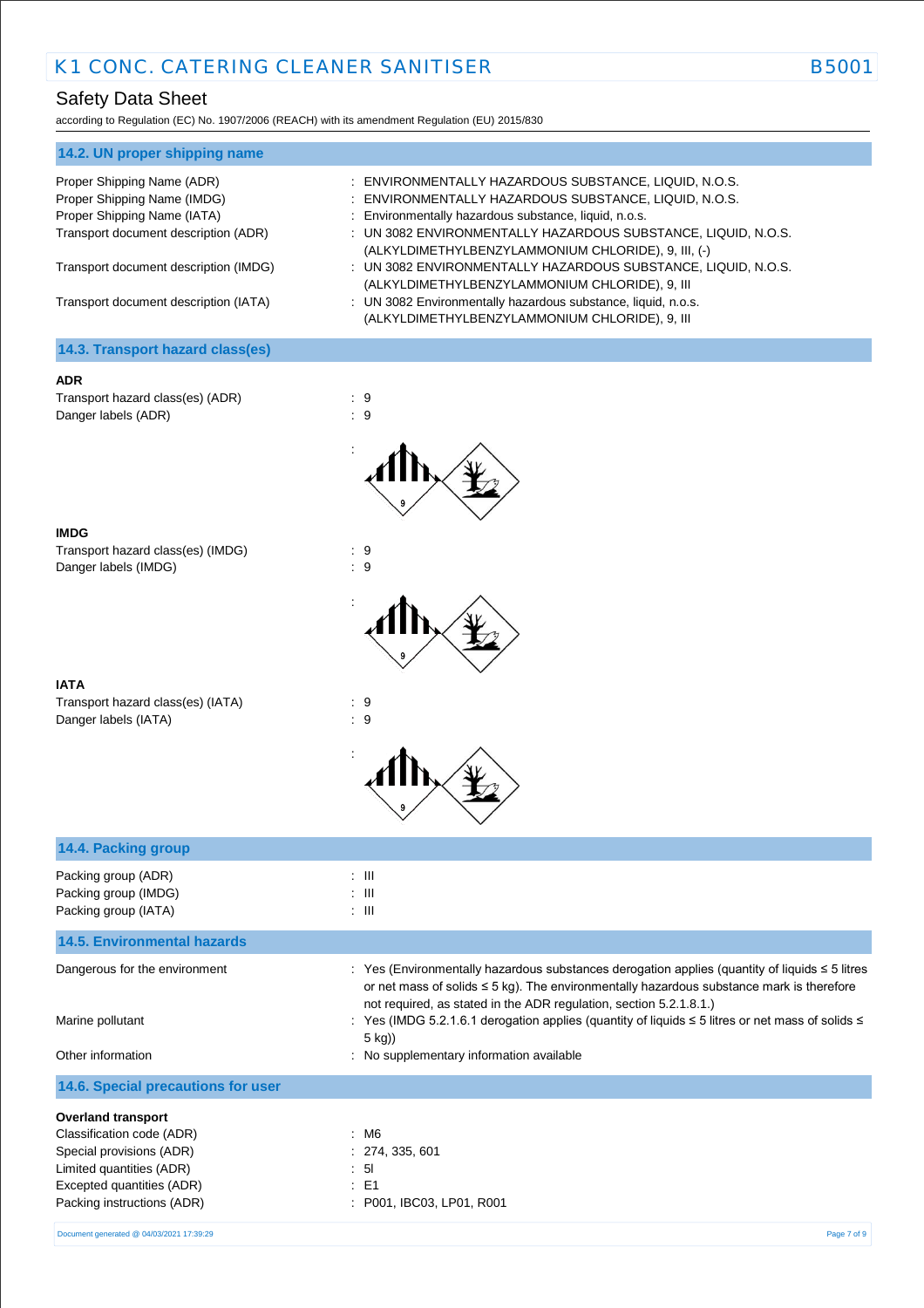# Safety Data Sheet

according to Regulation (EC) No. 1907/2006 (REACH) with its amendment Regulation (EU) 2015/830

| Special packing provisions (ADR)<br>Mixed packing provisions (ADR)<br>Portable tank and bulk container instructions (ADR)<br>Portable tank and bulk container special provisions<br>(ADR) | $\ddot{\phantom{a}}$<br>İ. | PP <sub>1</sub><br>MP19<br>: T4<br>: TP1, TP29 |
|-------------------------------------------------------------------------------------------------------------------------------------------------------------------------------------------|----------------------------|------------------------------------------------|
| Tank code (ADR)                                                                                                                                                                           | $\ddot{\cdot}$             | LGBV                                           |
| Vehicle for tank carriage                                                                                                                                                                 | ÷                          | AT                                             |
| Transport category (ADR)                                                                                                                                                                  |                            | 3                                              |
| Special provisions for carriage - Packages (ADR)                                                                                                                                          |                            | V <sub>12</sub>                                |
| Special provisions for carriage - Loading, unloading<br>and handling (ADR)                                                                                                                | ÷.                         | CV13                                           |
| Hazard identification number (Kemler No.)                                                                                                                                                 | $\ddot{\phantom{a}}$       | 90                                             |
| Orange plates                                                                                                                                                                             |                            | 90                                             |
|                                                                                                                                                                                           |                            | 3082                                           |
| Tunnel restriction code (ADR)                                                                                                                                                             |                            |                                                |
| EAC code                                                                                                                                                                                  |                            | $-3Z$                                          |
| <b>Transport by sea</b>                                                                                                                                                                   |                            |                                                |
| Special provisions (IMDG)                                                                                                                                                                 |                            | : 274, 335, 969                                |
| Limited quantities (IMDG)                                                                                                                                                                 | t.                         | 5L                                             |
| Excepted quantities (IMDG)                                                                                                                                                                | ÷.                         | E <sub>1</sub>                                 |
| Packing instructions (IMDG)                                                                                                                                                               | t.                         | P001, LP01                                     |
| Special packing provisions (IMDG)                                                                                                                                                         | ÷                          | PP <sub>1</sub>                                |
| IBC packing instructions (IMDG)                                                                                                                                                           | $\ddot{\phantom{a}}$       | IBC03                                          |
| Tank instructions (IMDG)                                                                                                                                                                  | Ì.                         | T <sub>4</sub>                                 |
| Tank special provisions (IMDG)                                                                                                                                                            | Ì.                         | <b>TP2, TP29</b>                               |
| EmS-No. (Fire)                                                                                                                                                                            | ÷.                         | F-A                                            |
| EmS-No. (Spillage)                                                                                                                                                                        | t.                         | S-F                                            |
| Stowage category (IMDG)                                                                                                                                                                   |                            | A                                              |
| Air transport                                                                                                                                                                             |                            |                                                |
| PCA Excepted quantities (IATA)                                                                                                                                                            |                            | E <sub>1</sub>                                 |
| PCA Limited quantities (IATA)                                                                                                                                                             |                            | Y964                                           |
| PCA limited quantity max net quantity (IATA)                                                                                                                                              | ÷                          | 30kgG                                          |
| PCA packing instructions (IATA)                                                                                                                                                           |                            | 964                                            |
| PCA max net quantity (IATA)                                                                                                                                                               |                            | 450L                                           |
| CAO packing instructions (IATA)                                                                                                                                                           | ÷.                         | 964                                            |
| CAO max net quantity (IATA)                                                                                                                                                               |                            | 450L                                           |
| Special provisions (IATA)                                                                                                                                                                 |                            | : A97, A158, A197                              |
| ERG code (IATA)                                                                                                                                                                           | ÷                          | 9L                                             |
|                                                                                                                                                                                           |                            |                                                |

**14.7. Transport in bulk according to Annex II of Marpol and the IBC Code**

IBC code : Not applicable.

# **SECTION 15: Regulatory information**

## **15.1. Safety, health and environmental regulations/legislation specific for the substance or mixture**

#### **15.1.1. EU-Regulations**

Contains no REACH substances with Annex XVII restrictions

Contains no substance on the REACH candidate list

Contains no REACH Annex XIV substances

Contains no substance subject to Regulation (EU) No 649/2012 of the European Parliament and of the Council of 4 July 2012 concerning the export and import of hazardous chemicals.

Contains no substance subject to Regulation (EU) No 2019/1021 of the European Parliament and of the Council of 20 June 2019 on persistent organic pollutants

| Detergent Regulation (648/2004/EC): Labelling of contents: |               |
|------------------------------------------------------------|---------------|
| <b>Component</b>                                           | $\frac{9}{6}$ |
| cationic surfactants, non-ionic surfactants                | $< 5\%$       |
| Document generated @ 04/03/2021 17:39:29                   | Page 8 of 9   |